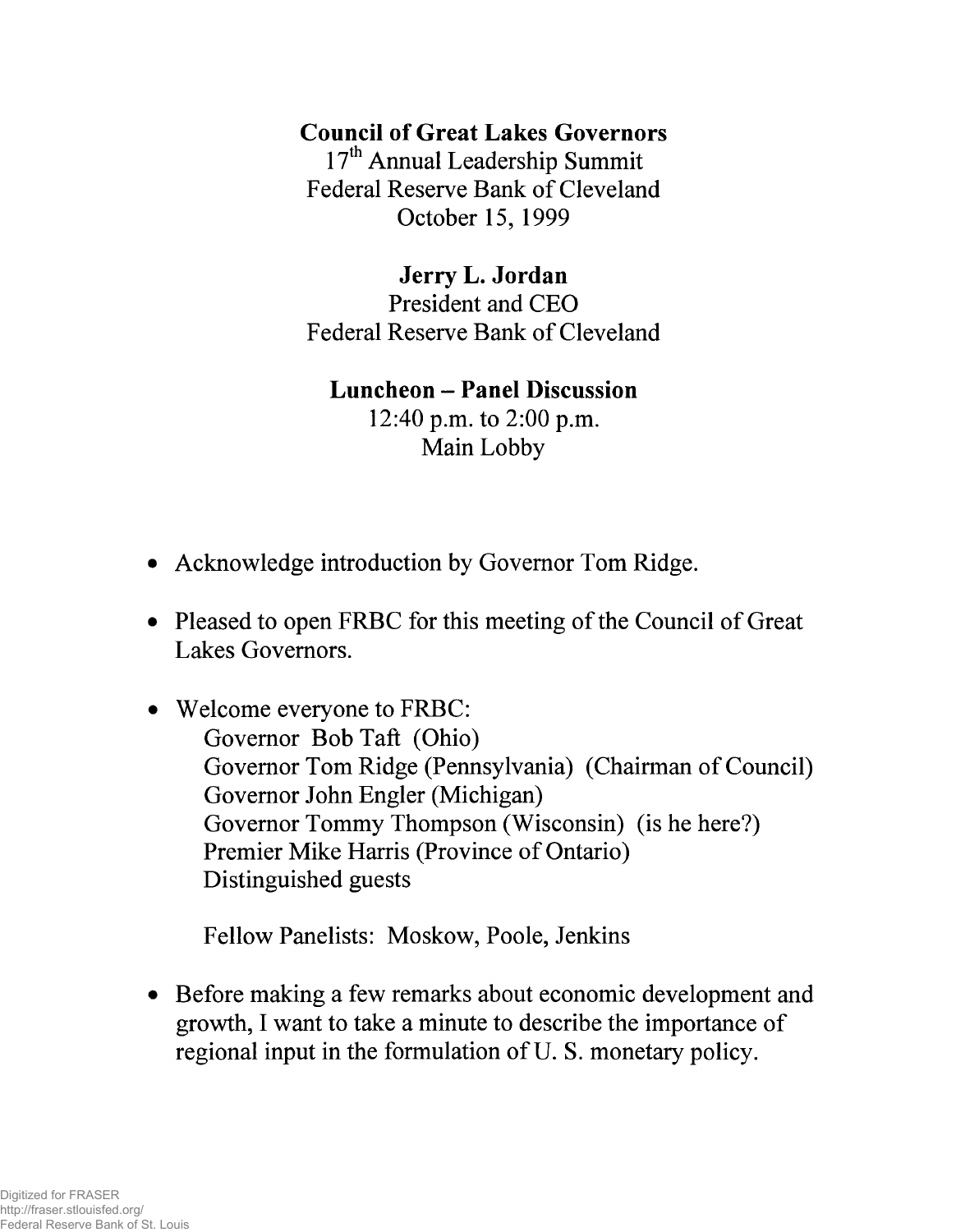• Everyone wants prosperity – but some countries and regions within countries enjoy more than others. Why is that?

Adam Smith: Wealth of Nations (1776)

Karl Brunner: Poverty of Nations Why are resource rich places like Russia and Brazil so poor?

De Soto: El Otro Sandero - The Other Path Not European "third way"

Klaus: "The third way is the fastest way to third world."

Instead, we need well-functioning markets.

- In this decade, lots of experts from North America and other prosperous countries have been giving advice to Eastern Europe and former Soviet Union republics.
	- □ It turns out, the keys to sustainable growth and prosperity are much the same for countries/regions/cities.
	- □ The economic infrastructure that promotes wealth creation is well known.
- We know that "guiding" the economy doesn't work. Failed efforts at central planning is a convincing 20th century example.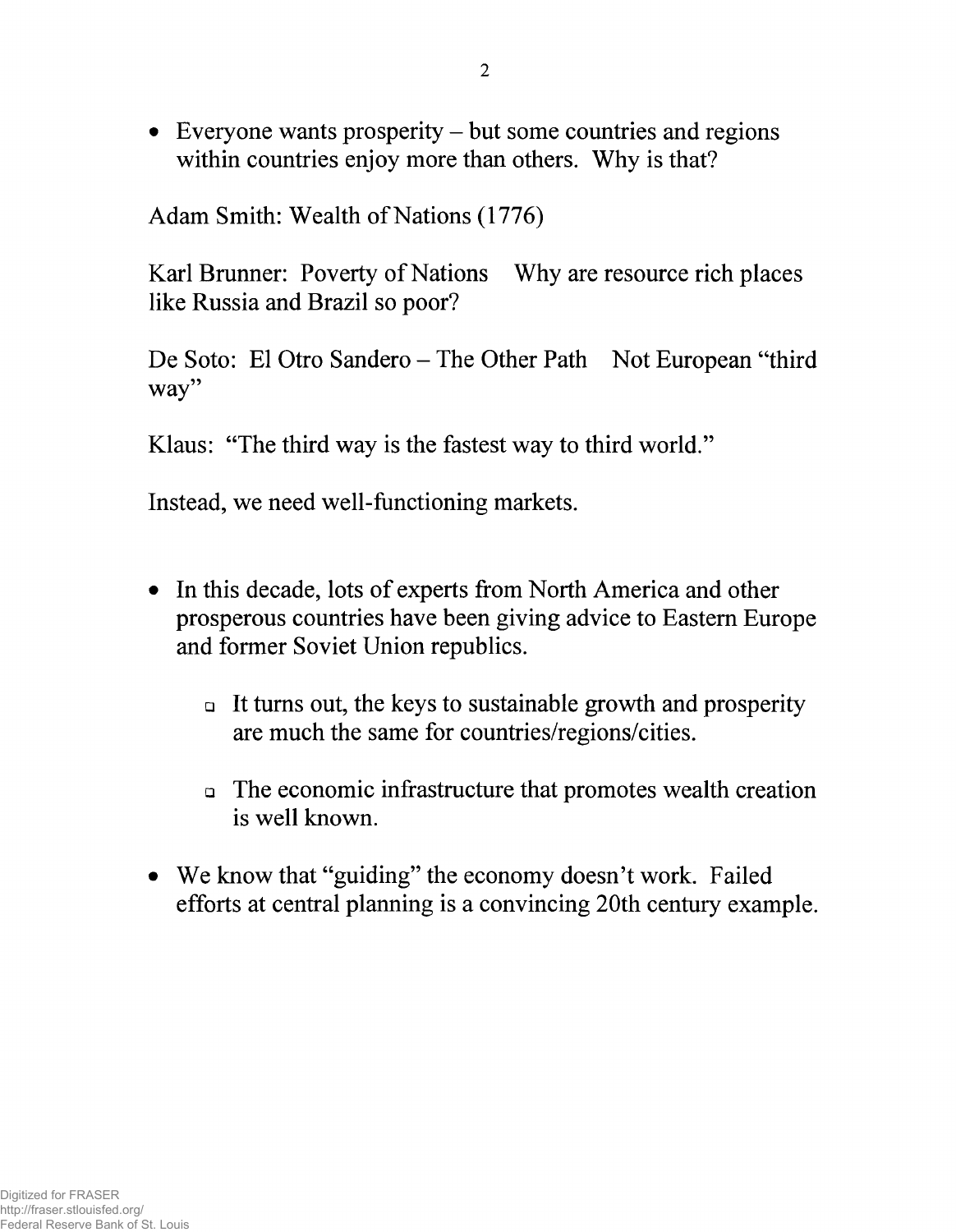- We can't predict which industries or occupations will create employment in the future.
	- □ A few years ago, who could have predicted today's strong demand for people to design home pages for web sites on the Internet? Many of us would have asked: What is a home page; what is a web site? What is the Internet?
- We do know that an economy any economy is not like a machine or building, to be designed by engineers or architects.
- Instead, an economy is more like a garden. The plants grow spontaneously when the conditions are right.
	- $\Box$  A garden needs soil, moisture, warmth, sunlight, a fence to keep the rabbits out. Then, its inherent potential is reached naturally.
	- □ An economy needs an infrastructure of institutions that provide an environment in which economic growth can occur:
		- $\triangleright$  For example, laws, police, and courts to protect private property are crucial.
		- > It needs protection against fraud, embezzlement and other deceptions.
		- > Accounting rules and auditing procedures to ensure accurate financial information are essential.
		- $\triangleright$  And sound financial institutions are needed to facilitate payments and mobilize savings.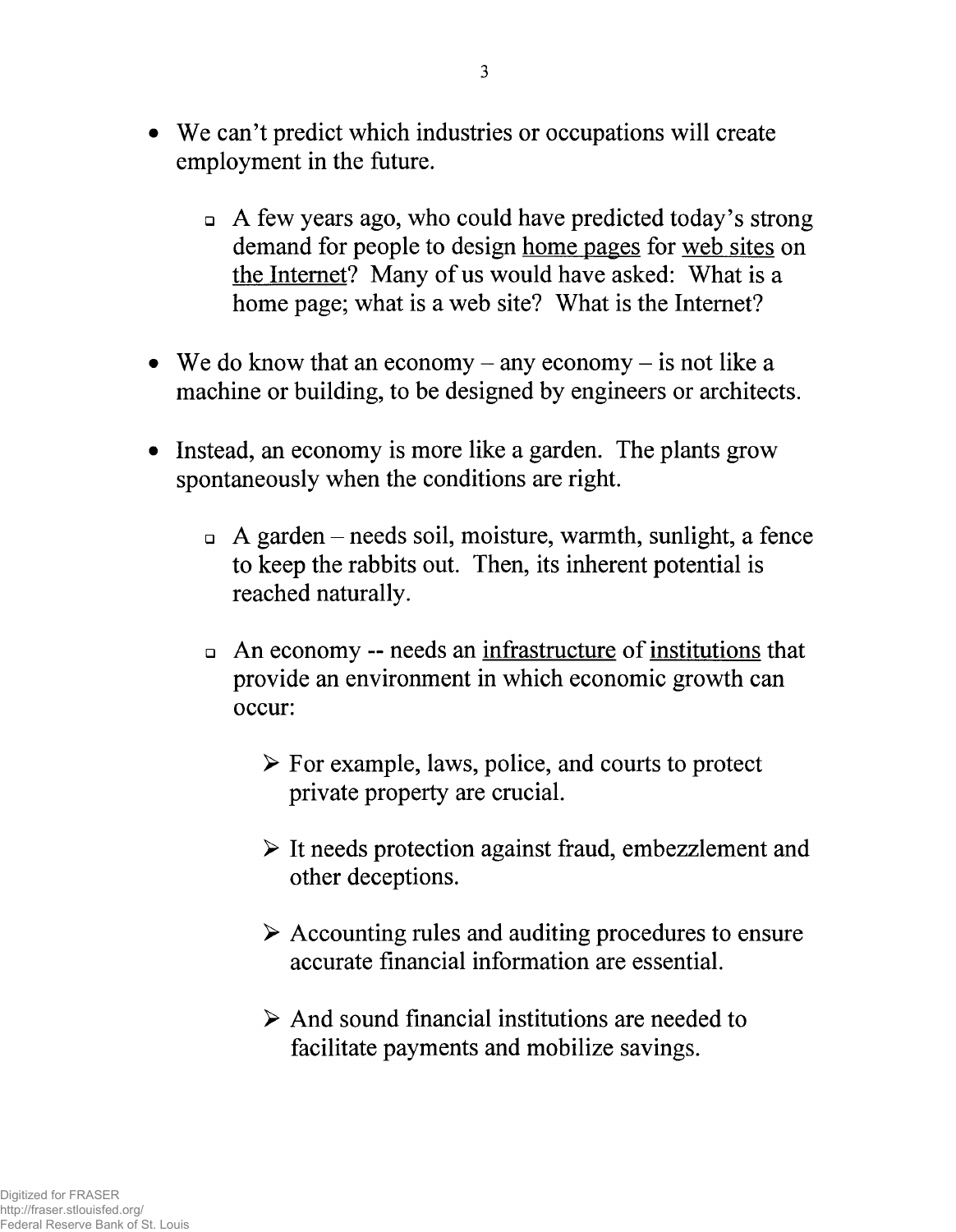- $\triangleright$  It is becoming conventional wisdom that stable, understandable tax laws, with low marginal rates, are essential.
- > Finally, sound money. (Perhaps here talk about FOMC process)
- A major goal of public policy is to raise living standards. We want to create widespread prosperity, not through redistribution of wealth, but rather through widespread wealth creation.
- Creating wealth and prosperity requires productivity. Individual prosperity requires individual productivity. To be consumers, we must also be producers.
	- $\triangleright$  We all know that productivity requires physical capital, such as buildings and equipment.
	- $\triangleright$  Productivity also requires human capital, including things such as education, skills, initiative, and health. When we promote such attributes, we promote prosperity.
	- $\triangleright$  To increase human capital, we need better schools, which competition can help achieve, and we need both children and adults to have access to positive ideas through exposure to positive role models.
	- $\triangleright$  U. S. higher education is the envy of the world. Tens of thousands of foreign students come here for higher education. But the pipeline of our primary and secondary schools is dismal compared to other major industrialized nations.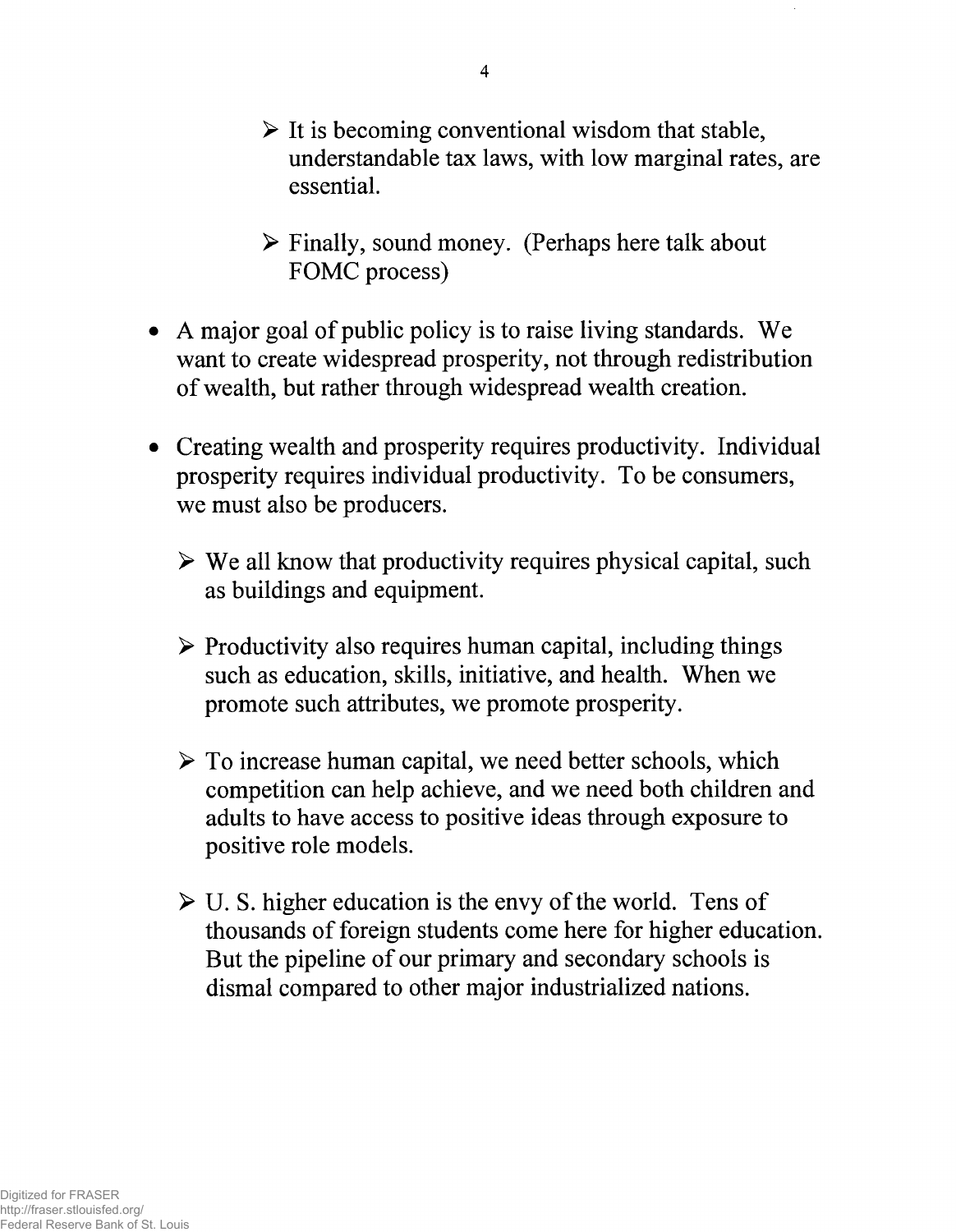- $\triangleright$  The situation in education is especially interesting. I recently was at a conference where Milton Friedman said that he probably could be hired by any college or university in the U.S. (the world?), but he is not certified to teach in any primary or secondary school.
- Some local initiatives to remove sand from the gears:
	- □ Residential mortgage credit project.
	- □ Access to capital project.
- In summary: Our role in central banks is much more like gardeners than architects; we try to help foster an environment where the creative nature of the human spirit can flourish.
- The 1990s has been a great decade for the Great Lakes region. I am optimistic that the first decade of the next millennium will be even better.
- Introduce next speaker.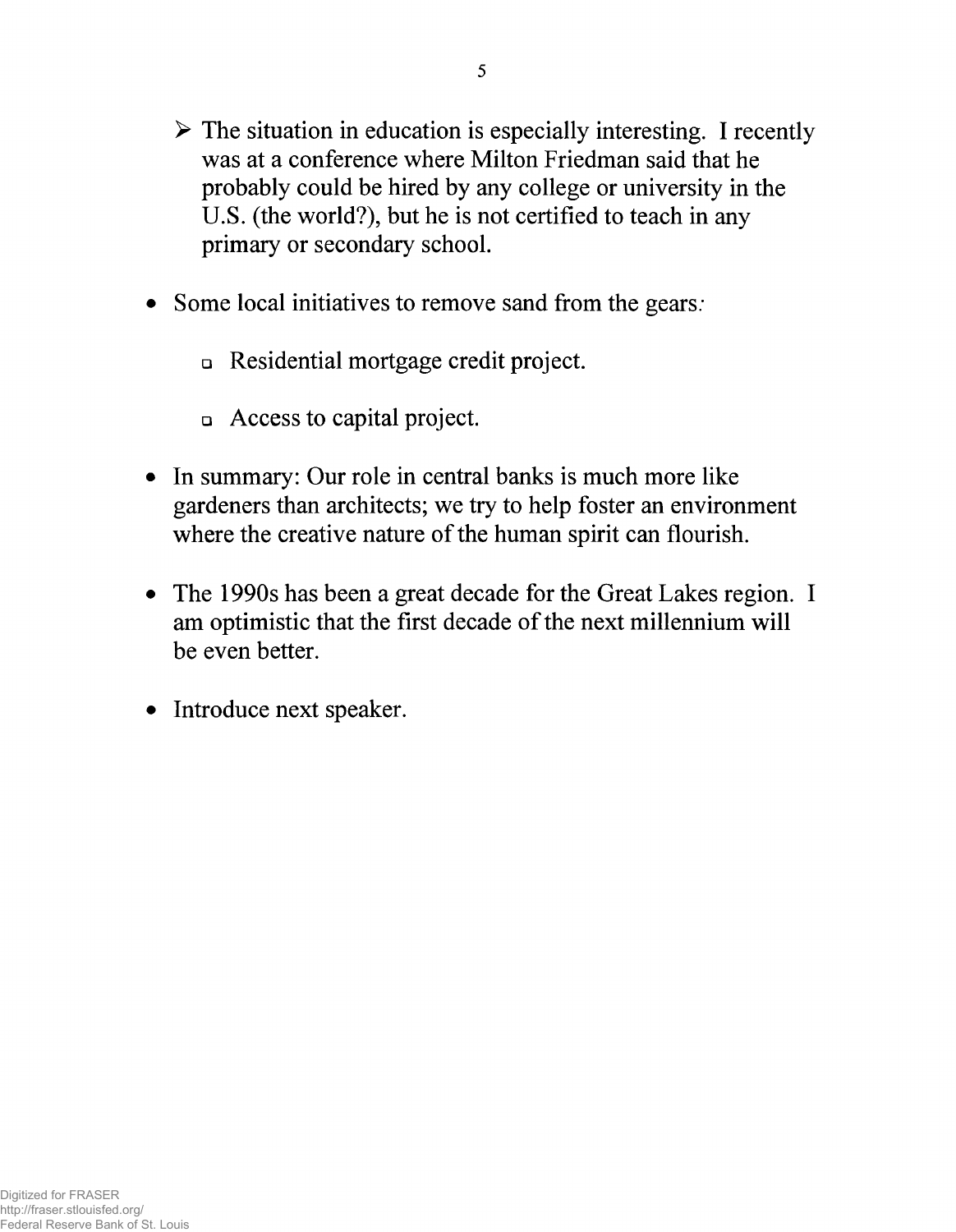### **Council of Great Lakes Governors**

17<sup>th</sup> Annual Leadership Summit Federal Reserve Bank of Cleveland October 15, 1999

### **Jerry L. Jordan**

President and CEO Federal Reserve Bank of Cleveland

#### **Luncheon - Panel Discussion**

12:40 p.m. to 2:00 p.m. Main Lobby

- Acknowledge introduction by Governor Ridge.
- Pleased to open FRBC for this meeting.
- Welcome everyone to FRBC: Governor Taft Governor Ridge Governor Engler Premier Harris President Moskow President Poole Governor Jenkins Admiral Hull Mr. Vradenburg Special Guests Members of the press
- Everyone wants prosperity but some areas/countries have more than others. Why is that?

1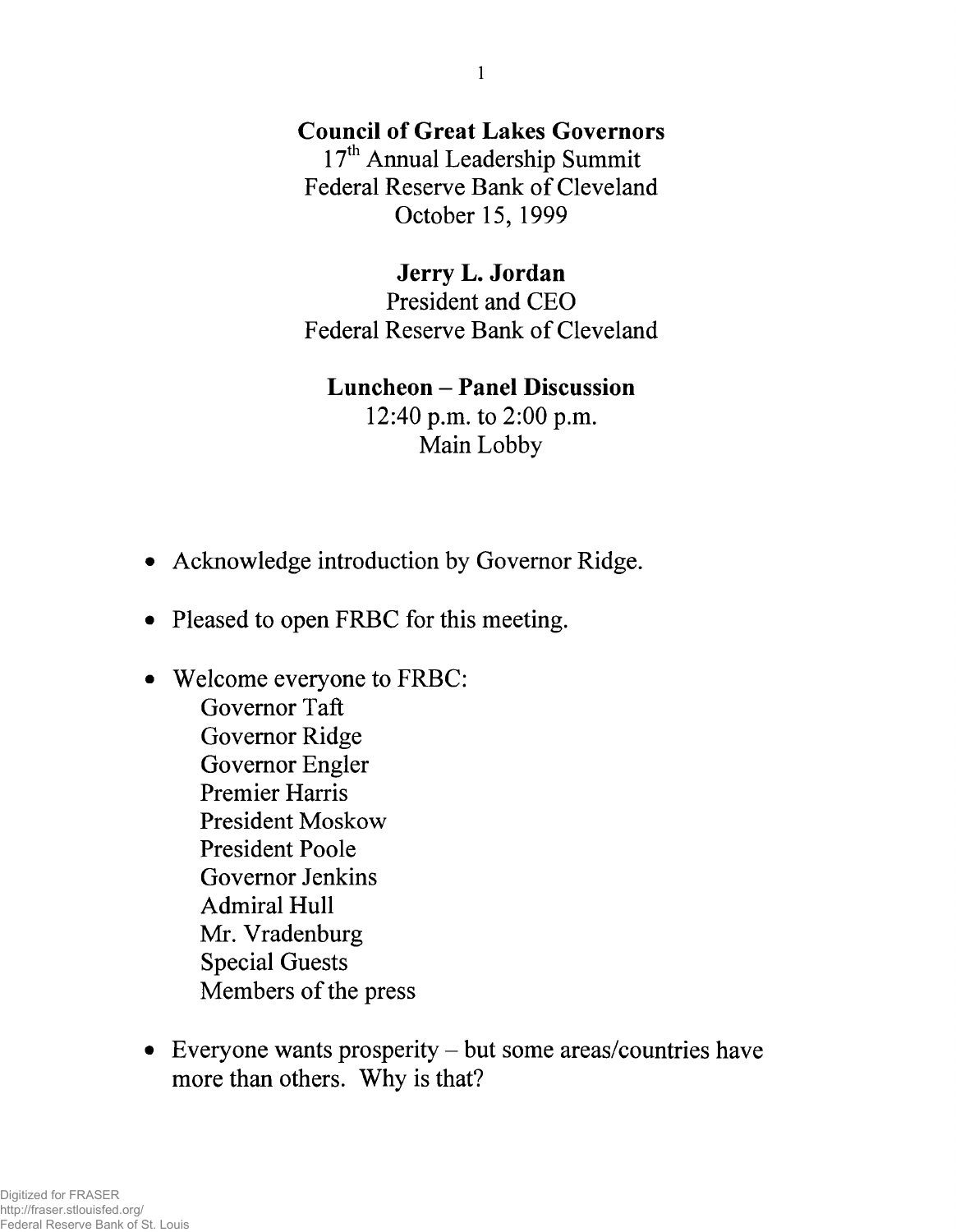- Lots of experts giving advice to Eastern Europe and former **USSR.**
	- □ The keys to sustainable growth and prosperity are much the same for countries/regions/cities.
- We don't know how to cause growth to occur.
- We do know that "guiding" the economy doesn't work. Central planning is a convincing 20th century example.
- We can't predict which industries/cities/occupations will flourish.
	- □ Pittsburgh in 1980 and Cleveland in early 1990s.
	- □ Five years ago, who could predict demand for webmasters?
- We do know that an economy  $-$  any economy  $-$  is not like a machine, to be designed by engineers (government officials) and fueled by gasoline (government stimulus).
- An economy is more like a garden. It grows spontaneously when the conditions are right.
	- □ Garden needs soil, moisture, warmth, sunlight, a fence to keep the rabbits out. Then its inherent potential is reached automatically.
	- □ Economy needs an infrastructure of institutions that provide an environment in which economic growth can occur: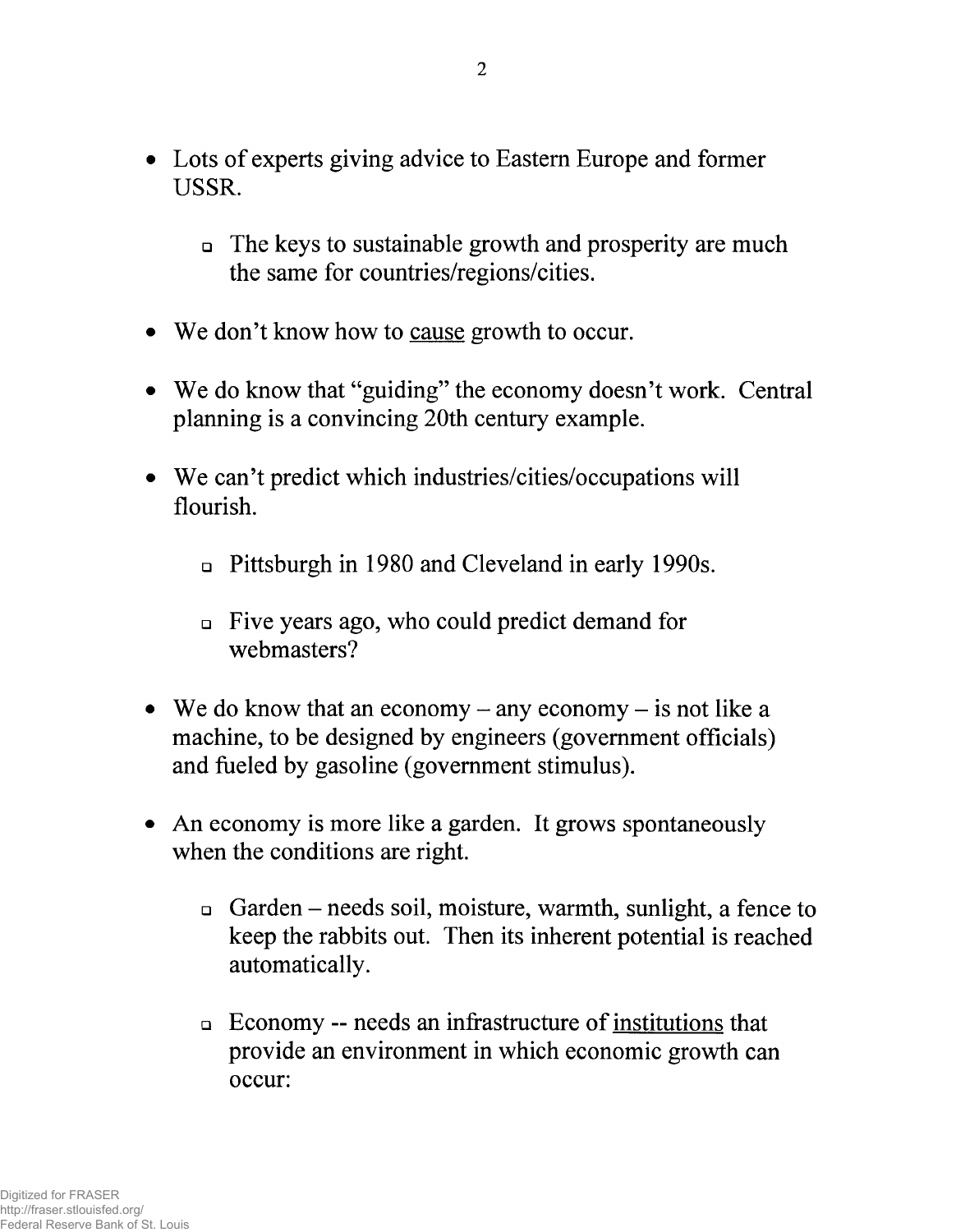- > Laws, police, and courts to protect private property.
- $\triangleright$  Laws against fraud and deception.
- > Accounting rules and auditing procedures to ensure accurate financial information.
- $\triangleright$  Financial institutions to facilitate payments and mobilize savings.
- > Sound money.
- $\triangleright$  Stable, understandable tax laws with low marginal rates.
- Governments can also remove sand from the gears. Some examples of sand: *[Note: Some of these might be too blunt, with the press being there and the governors being politicians.]*
	- □ Minimum wage law.
	- □ Delays in granting business permits. (Requiring permits in the first place.)
	- □ Requiring licenses for occupations where the employer/customer can judge skill and qualifications.
		- > Hairdressers/barbers.
		- > Teachers.

 $K - 12$  teachers need licenses. College teachers don't. Which level of education is working better?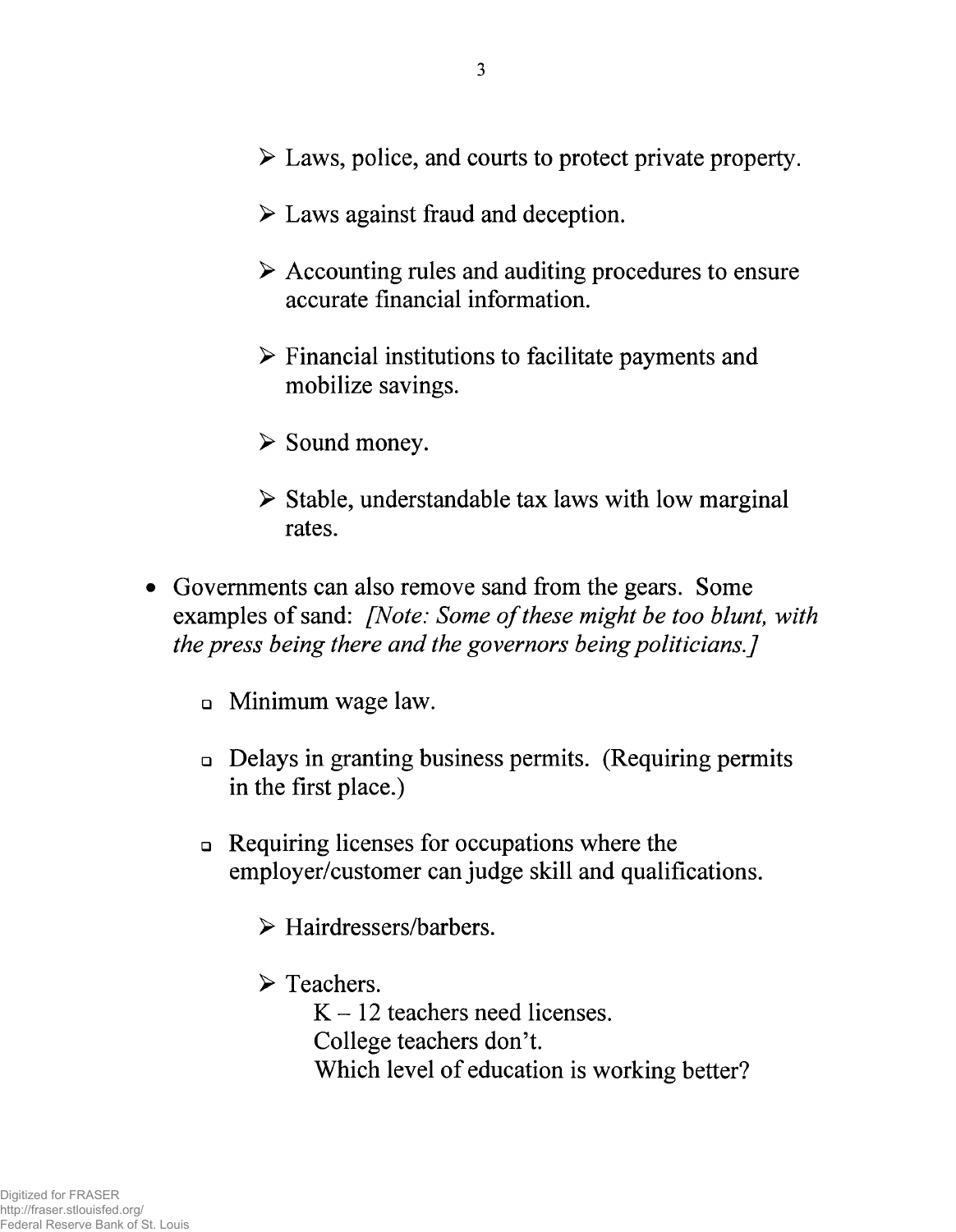- □ Regulations.
- □ Restrictions on imports.
- Some local initiatives to remove sand from the gears: *[Note: You won't have time to describe these projects, but mentioning them might prompt a question from the audience that will give you the opportunity to talk about them.]*
	- □ Residential mortgage credit project.
	- □ Access to capital project.
- In summary: Be a gardener, not an architect, and let nature take its course.
- Introduce next speaker.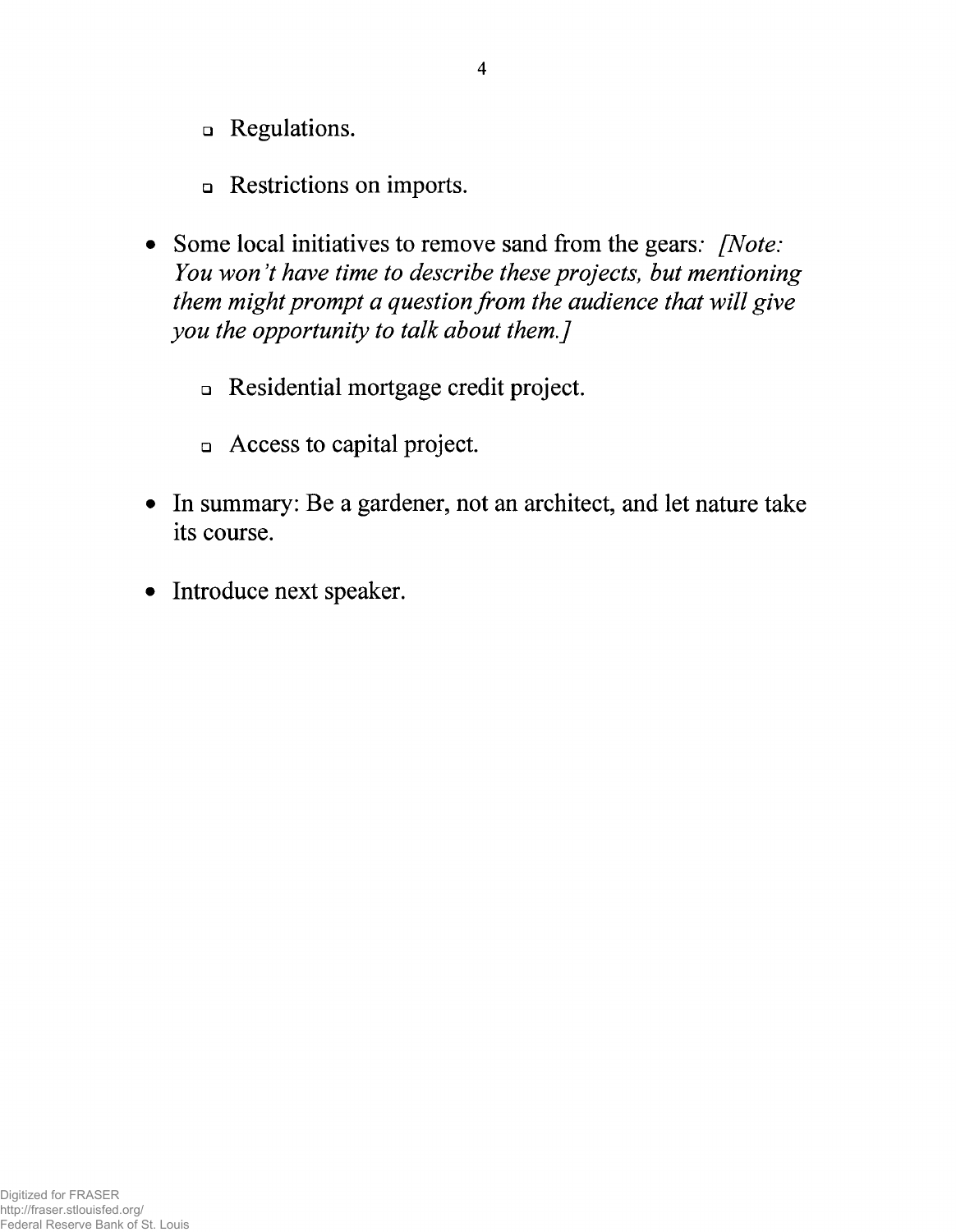# **Notes for Introducing Speakers**

At the speakers' table, you will be seated next to the lectern. On your left will be Mike Moskow, then Bill Poole, then Paul Jenkins.

All speakers (except JLJ) were educated in the Great Lakes region. (But Jenkins also has degree from London School of Economics)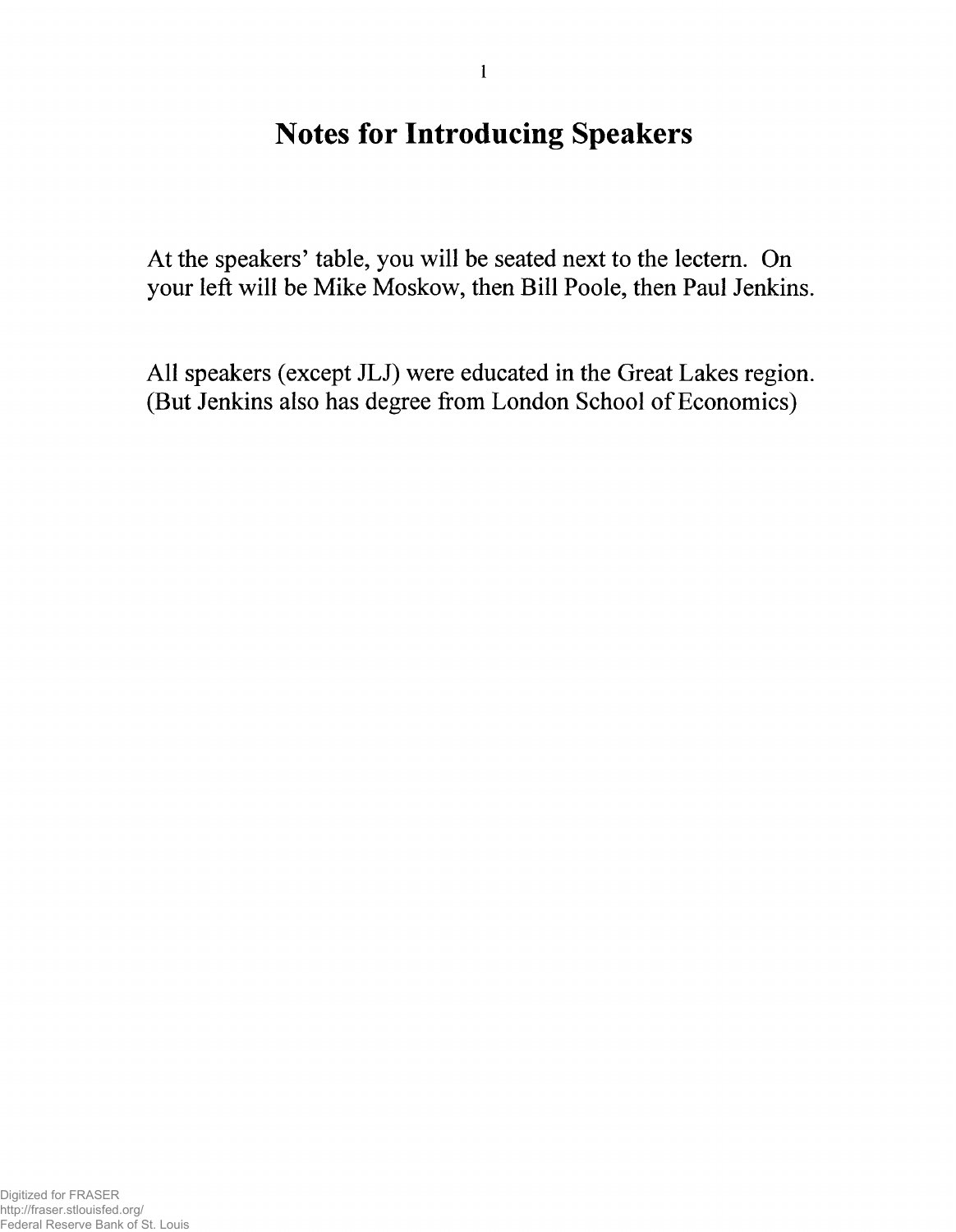# **Michael Moscow**

President of FRB Chicago Joined Fed in September 1994

Educated in Great Lakes region B.A. Lafayette College, Easton, PA Ph.D. University of Pennsylvania

Former Positions: Assistant Secretary in Dept, of HUD.

Under Secretary of Labor.

President and CEO of Velsicol Chemical Corporation.

Deputy U.S. Trade Representative with rank of Ambassador.

Professor of Strategy and International Management at the J.L. Kellogg Graduate School of Management at Northwestern University.

Currently:

Member of Executive Committee of National Bureau of Economic Research.

Author:

Seven books and numerous articles.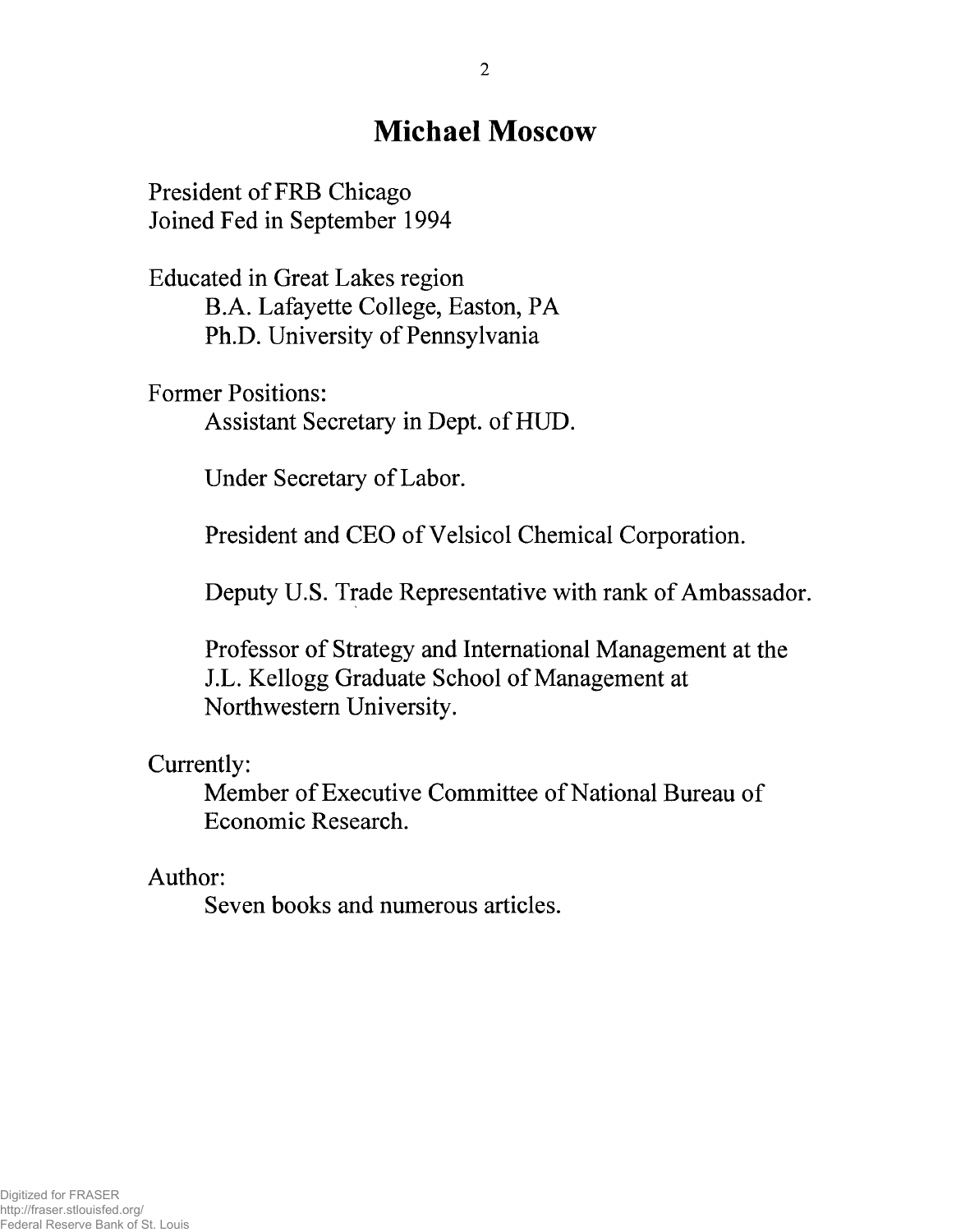# **William Poole**

President of FRB St. Louis

Became president in March 1998 (but at BOG from 1964 to 1974)

Educated in Great Lakes Region: A.B. Swarthmore College in Pennsylvania Ph.D. University of Chicago

Former Positions:

Economist at Board of Governors of FRS

Professor of Economics at Brown University

Council of Economic Advisors

Adjunct Scholar at Cato Institute

Member of Shadow Open Market Committee.

Consultant to Federal Reserve Banks of Boston, New York, and San Francisco, the Reserve Bank of Australia, and the Congressional Budget Office.

Author:

Money and the Economy: A Monetarist View (1978)

Principles of Economics (1991)

Numerous articles